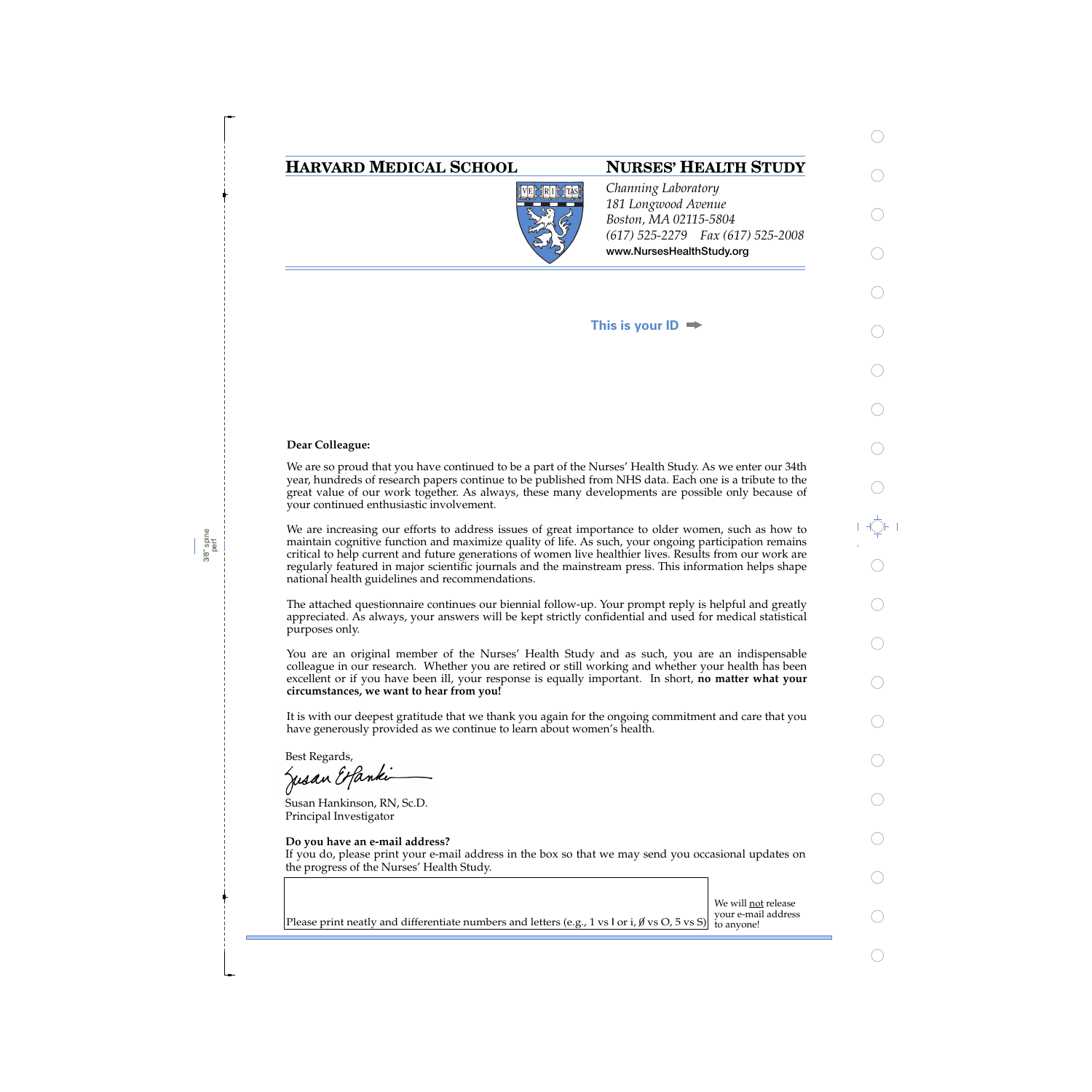# **INSTRUCTIONS**

**USE NO. 2 PENCIL ONLY** 

Please use an ordinary No. 2 pencil to answer all questions. Fill in the appropriate response circles completely. The form is designed to be read by optical-scanning equipment, so it is important that you keep any write-in responses **within** the spaces provided and erase any incorrect marks completely. If you have comments, please write them on a separate piece of paper.

**Please fill in the** circles completely.

**way:** ⊘ **%** ●

**Do not mark this**

**EXAMPLE 1:**

| Write your weight in   |
|------------------------|
| the boxes              |
| and fill in the circle |
| corresponding to the   |
| figure at the head of  |
| each column.           |
|                        |

**1. What is your current weight?**

 $\bigcirc$ 

**0**

**8 9**

**7 8 9**

**147**

**NOTE: POUNDS It is important that you write in your weight in addition to completing the corresponding circles. This allows us to confirm that the correct circles have been filled in.**

**Mark "Yes" bubble and Year of Diagnosis bubble for each illness you have had diagnosed. EXAMPLE 2:**



- **Carefully remove the cover letter (to preserve confidentiality) and return the questionnaire in the enclosed postage-paid envelope.**
- **If your name and address as printed on this questionnaire are no longer correct or are incomplete, or if you are providing your e-mail address, please make any necessary changes on the letter and return it to us.**
- **Thank you for completing the 2010 Nurses' Health Study Questionnaire.**

The risk of breach of confidentiality associated with participation in this study is very small. Your choice to participate in this study is completely voluntary and you may decline or withdraw at any time without penalty. Although complete information is important to the study, you may skip any question you do not wish to answer. You will not receive monetary compensation for participating. If you have any questions regarding your rights as a research participant, you are encouraged to call a representative of the Human Subjects Committee at the Brigham and Women's Hospital (617-424-4100). **Federal research regulations require us to include the following information:** There are no direct benefits to you from participating in this study.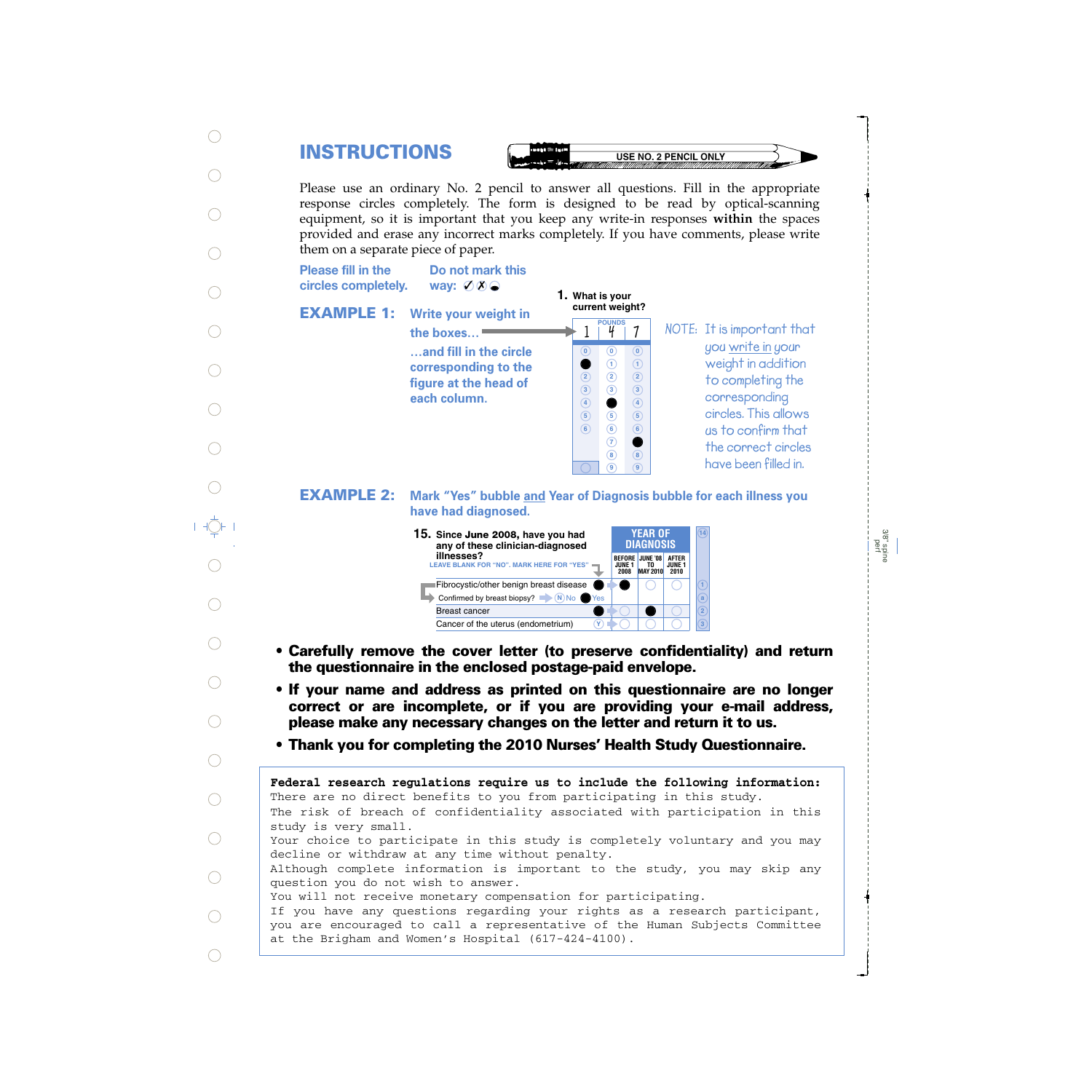|                                 | <b>HARVARD MEDICAL SCHOOL</b> |                                             |                                                                                     | Page 1                                                                                                                                                                                        | <b>Contract</b>                                       |                                                     | <b>NURSES' HEALTH STUDY</b>           |                                                                                             |
|---------------------------------|-------------------------------|---------------------------------------------|-------------------------------------------------------------------------------------|-----------------------------------------------------------------------------------------------------------------------------------------------------------------------------------------------|-------------------------------------------------------|-----------------------------------------------------|---------------------------------------|---------------------------------------------------------------------------------------------|
|                                 |                               |                                             |                                                                                     |                                                                                                                                                                                               |                                                       |                                                     |                                       | $\overline{1}$ (2) (3) (4) (5)                                                              |
| <b>PLEASE USE PENCIL!</b>       |                               |                                             |                                                                                     |                                                                                                                                                                                               |                                                       |                                                     |                                       | (6)(7)(8)(9)(10)                                                                            |
| 1. What is your                 |                               |                                             |                                                                                     |                                                                                                                                                                                               |                                                       |                                                     |                                       | (10)(11)(12)(11)(12)                                                                        |
| current weight?                 |                               |                                             | 2. Do you currently smoke cigarettes?                                               |                                                                                                                                                                                               |                                                       |                                                     |                                       |                                                                                             |
|                                 |                               | ( ) No                                      | Yes $\longrightarrow$ How many/day? $\bigcirc$ 1-4                                  | $\bigcirc$ 5-14                                                                                                                                                                               | $15 - 24$                                             | $25 - 34$                                           | $35 - 44$                             | $45+$                                                                                       |
| $\odot$<br>$\circledcirc$       | $\circledcirc$                | $()$ No                                     | 3. Have you had your uterus removed?                                                | ◯ Yes Date of surgery: ◯ Before June 1, 2008                                                                                                                                                  |                                                       |                                                     |                                       |                                                                                             |
| $\odot$<br>$\odot$              | $\odot$                       |                                             |                                                                                     | 4. Have you ever had either of your ovaries surgically removed?                                                                                                                               |                                                       | After June 1, 2008                                  |                                       |                                                                                             |
| $\circled{2}$<br>$\circled{2}$  | $\circled{2}$                 |                                             |                                                                                     | ◯ No ◯ Yes a) How many ovaries do you have remaining?                                                                                                                                         |                                                       | ) None                                              | One                                   |                                                                                             |
| $\circled{3}$<br>$\circled{3}$  | $\circled{3}$                 |                                             |                                                                                     | 5. Have you had professionally diagnosed hearing loss?                                                                                                                                        |                                                       |                                                     |                                       |                                                                                             |
| $\circled{4}$<br>$\circled{4}$  | $\circled{4}$                 |                                             |                                                                                     | $\bigcirc$ Yes $\longrightarrow$ a) Year of first diagnosis? $\bigcirc$ Before 1984                                                                                                           | $()$ 1984-'89                                         | 1990-'93                                            | 1994-'97                              | $\overline{a}$                                                                              |
| $\circled{5}$<br>$\circledS$    | $\circled{5}$                 | $\bigcirc$ No                               |                                                                                     | 1998-2001                                                                                                                                                                                     | 2002-'05                                              | 2006-'09                                            | $2010+$                               |                                                                                             |
| $\circledcirc$<br>$\circled{6}$ | $\circledcirc$                |                                             |                                                                                     | 6. Have you ever been diagnosed with Chronic Fatigue Syndrome by a clinician?                                                                                                                 |                                                       |                                                     |                                       | 6                                                                                           |
| $\circledR$                     | $\odot$                       |                                             |                                                                                     | $\bigcirc$ Yes $\longrightarrow$ a) Year of first diagnosis? $\bigcirc$ Before 1984                                                                                                           | $\bigcirc$ 1984-'89                                   | 1990-'93                                            | $( ) 1994 - 97$                       | $\overline{a}$                                                                              |
| $\circled{8}$                   | $\circled{8}$                 | $\bigcirc$ No                               |                                                                                     | 1998-2001                                                                                                                                                                                     | 2002-'05                                              | 2006-'09                                            | $2010+$                               |                                                                                             |
| $\circledcirc$                  | (9)                           |                                             |                                                                                     | 7. Have you ever had surgery to treat urinary incontinence?                                                                                                                                   |                                                       |                                                     |                                       |                                                                                             |
|                                 |                               |                                             | ◯ Yes When? ◯ Before 2001                                                           | $\bigcirc$ 2001-2002                                                                                                                                                                          | 2003-2004                                             |                                                     |                                       |                                                                                             |
|                                 |                               | <b>No</b>                                   |                                                                                     | 2005-2006<br>$\bigcirc$ 2007-2009                                                                                                                                                             | $2010+$                                               |                                                     |                                       |                                                                                             |
| 8.                              |                               |                                             |                                                                                     | During the last 12 months, how often have you leaked or lost control of your urine?                                                                                                           |                                                       |                                                     |                                       |                                                                                             |
| ( ) Never                       |                               | $\bigcirc$ Less than once/month             | $\bigcirc$ Once/month<br>i) When you lose your urine, how much usually leaks?       | $\bigcirc$ 2-3 times/month                                                                                                                                                                    | ◯ About once/week                                     |                                                     | Almost every day                      |                                                                                             |
|                                 | $\bigcirc$ A few drops        |                                             | $\bigcirc$ Enough to wet your underwear                                             |                                                                                                                                                                                               | Enough to wet your outerclothing                      |                                                     | Enough to wet the floor               |                                                                                             |
|                                 |                               |                                             | ii) When you lose urine, what is the usual cause?                                   |                                                                                                                                                                                               |                                                       |                                                     |                                       |                                                                                             |
|                                 |                               |                                             | a Coughing, sneezing, laughing, or doing physical activity                          |                                                                                                                                                                                               | (b) A sudden and urgent need to go to the bathroom    |                                                     |                                       |                                                                                             |
|                                 |                               | (c) Both a) and b) equally                  | d In other circumstances                                                            |                                                                                                                                                                                               |                                                       |                                                     |                                       |                                                                                             |
| 9.                              |                               |                                             |                                                                                     | On average, how often in the past year have you experienced any amount of accidental bowel leakage?                                                                                           |                                                       |                                                     |                                       |                                                                                             |
|                                 | a) Liquid stool: O Never      |                                             | $\bigcirc$ Less than 1/month                                                        | $\bigcap$ 1-3/month                                                                                                                                                                           | About once/wk                                         | Several times/wk                                    | Nearly daily                          |                                                                                             |
| b) Solid stool:                 |                               |                                             |                                                                                     |                                                                                                                                                                                               |                                                       |                                                     |                                       |                                                                                             |
|                                 |                               |                                             |                                                                                     |                                                                                                                                                                                               |                                                       |                                                     |                                       |                                                                                             |
|                                 |                               | $\bigcap$ Never                             | $\bigcirc$ Less than 1/month                                                        | $\bigcap$ 1-3/month                                                                                                                                                                           | About once/wk                                         | Several times/wk                                    | <b>Nearly daily</b>                   | $\left[\mathbf{b}\right]$                                                                   |
|                                 |                               |                                             |                                                                                     | ${\bf 10}.$ Do you use any kind of pad for protection against leaking urine or stool?                                                                                                         |                                                       |                                                     |                                       |                                                                                             |
| $\bigcirc$ Never                |                               | () Less than once/week                      | ◯ Once/week or more                                                                 |                                                                                                                                                                                               |                                                       |                                                     |                                       |                                                                                             |
|                                 |                               |                                             |                                                                                     | 11. Since June 2008, have you used Evista (raloxifene) or Nolvadex (tamoxifen)?<br>Yes a) How many months have you used each drug during the 24 month period between June 2008 and June 2010? |                                                       |                                                     |                                       |                                                                                             |
| $\big)$ No                      | Evista                        | Not Used                                    | $() 1-4$ months $()$                                                                | $5 - 9$<br>$\bigcirc$ 10–14                                                                                                                                                                   | $\bigcirc$ 15–19                                      | $\bigcirc$ 20–24 months                             | Used only after 6/10<br>$\left($      |                                                                                             |
|                                 | Nolvadex ()                   | Not Used                                    | $\bigcirc$ 1–4 months                                                               | $10 - 14$<br>$5 - 9$                                                                                                                                                                          | $\bigcirc$ 15-19                                      | 20-24 months                                        | Used only after 6/10                  |                                                                                             |
|                                 |                               |                                             |                                                                                     | b) Are you currently using Evista or Nolvadex?<br>O No, not currently                                                                                                                         | ◯ Yes, Evista                                         |                                                     | ◯ Yes, Nolvadex                       | U,                                                                                          |
|                                 |                               |                                             |                                                                                     | 12. Since June 2008, have you used prescription female hormones? (Not including over-the-counter/herbal/soy preparations.)                                                                    |                                                       |                                                     |                                       | $\widehat{12}$                                                                              |
| $\bigcap$ Yes $\blacksquare$    |                               |                                             |                                                                                     | a) How many months did you use hormones since June 2008?                                                                                                                                      |                                                       |                                                     |                                       | $\widehat{\mathsf{a}}$                                                                      |
| <b>No</b>                       |                               |                                             | $\bigcirc$ 1–4 months $\bigcirc$ 5–9 $\bigcirc$ 10–14 $\bigcirc$ 15–19              | $() 20 - 25$                                                                                                                                                                                  | $26 - 30$                                             | $() 31 - 35$                                        | $\bigcirc$ 36+ months                 |                                                                                             |
|                                 |                               |                                             | b) Are you currently using them (within the last month)?                            | $()$ Yes                                                                                                                                                                                      | <b>No</b><br>$\Box$                                   | If No, skip to Part d.                              |                                       |                                                                                             |
|                                 |                               |                                             | c) Mark the type(s) of hormones you are CURRENTLY using:                            |                                                                                                                                                                                               |                                                       |                                                     |                                       |                                                                                             |
|                                 |                               | <b>Combined:</b> $\bigcirc$ Prempro (beige) |                                                                                     | $\bigcirc$ Prempro (gold)                                                                                                                                                                     | ◯ Prempro (peach)                                     | Prempro (light blue)                                |                                       |                                                                                             |
|                                 |                               | Premphase                                   |                                                                                     | Combipatch<br>◯ FemHRT                                                                                                                                                                        |                                                       |                                                     |                                       | $\textcircled{\scriptsize{0}}$ $\textcircled{\scriptsize{0}}$                               |
|                                 | Estrogen: $( )$               |                                             | Oral Premarin or conjugated estrogens                                               |                                                                                                                                                                                               | $\bigcirc$ Patch Estrogen $\bigcirc$ Vaginal Estrogen |                                                     | () Estrace                            | $\textcircled{1}\oplus \textcircled{1}$                                                     |
|                                 |                               |                                             | Estrogen gels, creams, or sprays on skin                                            | $\bigcap$ Estratest                                                                                                                                                                           | $\bigcirc$ Ogen                                       |                                                     |                                       | $\bigcirc$ $\bigcirc$ $\bigcirc$                                                            |
|                                 |                               |                                             | Other Estrogen (specify in box below)                                               |                                                                                                                                                                                               |                                                       |                                                     |                                       | $\circled{3}$ $\circled{3}$ $\circled{3}$                                                   |
|                                 |                               |                                             | Progesterone/Progestin: O Provera/Cycrin/MPA<br>O Other progesterone (specify type) | $\bigcirc$ Vaginal                                                                                                                                                                            | ◯ Micronized (e.g., Prometrium)                       |                                                     |                                       | $\bigcirc$ $\bigcirc$ $\bigcirc$ $\bigcirc$<br>$\left(5\right)\left(5\right)\left(5\right)$ |
|                                 |                               |                                             | Other hormones CURRENTLY used (e.g., Tri-est), Specify:                             |                                                                                                                                                                                               |                                                       |                                                     |                                       | 666                                                                                         |
|                                 |                               |                                             |                                                                                     | d) If you used oral conjugated estrogen (e.g., Premarin) since June 2008, what dose did you usually take?                                                                                     |                                                       |                                                     |                                       | $(7)$ $(7)$ $(1)$                                                                           |
|                                 |                               | $\bigcirc$ .30 mg/day or less               | $\bigcirc$ .45 mg/day                                                               | .625 $mg/day$                                                                                                                                                                                 | $\bigcirc$ .9 mg/day                                  |                                                     |                                       | $\circledR\circledR\circledR$                                                               |
|                                 |                               | $\bigcirc$ 1.25 mg/day or higher            | ◯ Unsure                                                                            |                                                                                                                                                                                               | Did not take oral conjugated estrogen                 |                                                     |                                       | $\circledcirc$ $\circledcirc$                                                               |
|                                 |                               |                                             | 3. What is your usual walking pace outdoors? O Unable to walk                       |                                                                                                                                                                                               |                                                       |                                                     |                                       |                                                                                             |
|                                 |                               |                                             | Easy, casual (less than 2 mph) $\bigcirc$ Normal, average (2–2.9 mph)               |                                                                                                                                                                                               | Brisk pace (3-3.9 mph)                                |                                                     | Very brisk/striding (4 mph or faster) |                                                                                             |
|                                 |                               |                                             | 14. DURING THE PAST YEAR, what was your average time PER                            |                                                                                                                                                                                               |                                                       |                                                     |                                       | (14)                                                                                        |
|                                 |                               |                                             | WEEK spent at each of the following recreational activities?                        |                                                                                                                                                                                               |                                                       | <b>TIME PER WEEK</b>                                |                                       |                                                                                             |
|                                 |                               |                                             |                                                                                     | $1 - 4$<br>Zero<br>Min.                                                                                                                                                                       | $5 - 19$<br>$20 - 59$<br>Min.<br>Min.                 | One<br>$1 - 1.5$<br>$2 - 3$<br>Hour<br>Hrs.<br>Hrs. | $4 - 6$<br>$7 - 10$<br>Hrs.<br>Hrs.   | $11+$<br>Hrs.                                                                               |
| Running or Jogging              |                               |                                             | Walking for exercise or walking for transportation/errands                          | Œ                                                                                                                                                                                             |                                                       |                                                     |                                       |                                                                                             |

 $\bigcirc$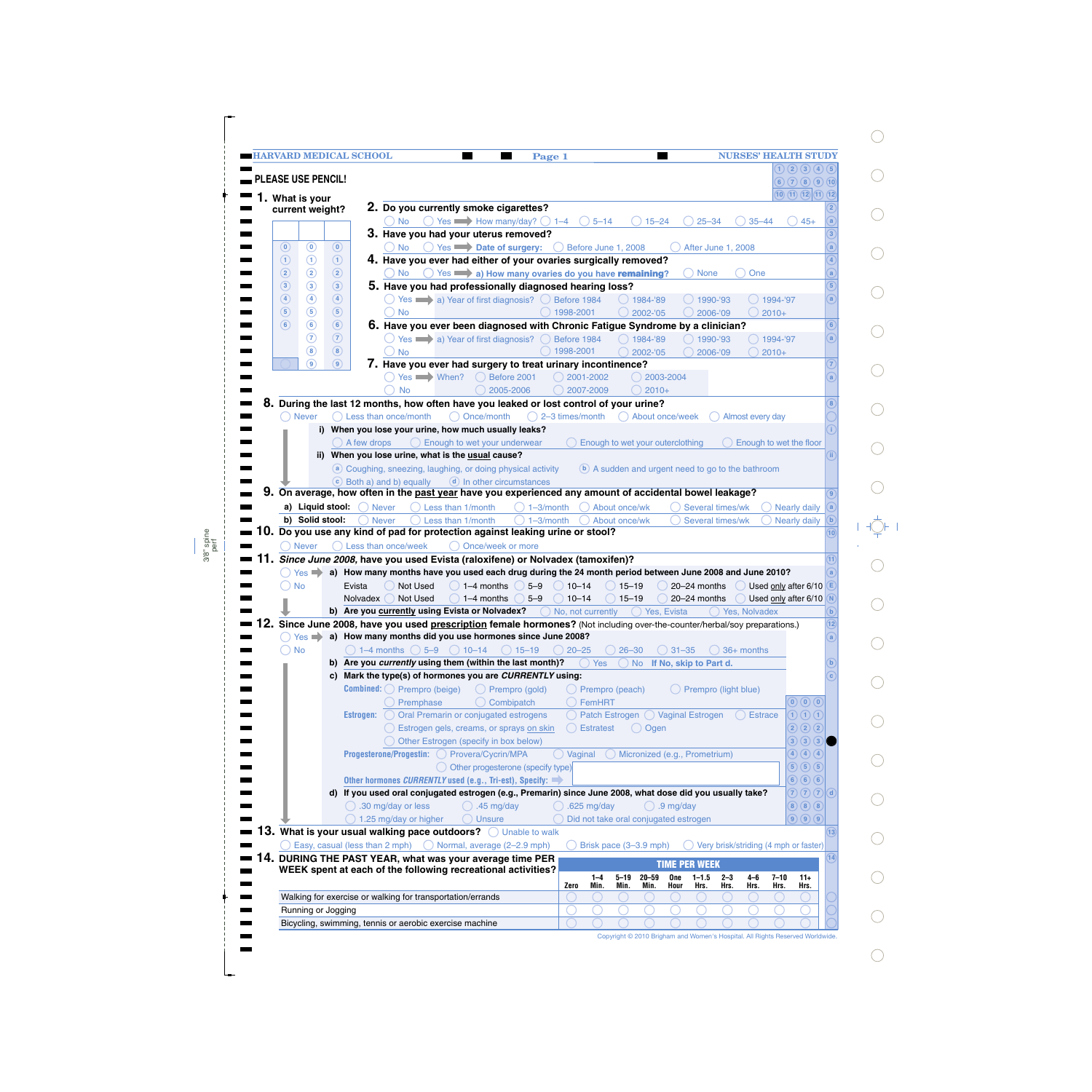| 15. Since June 2008, have you had                                      |                             |                                    | <b>YEAR OF</b>   |                                                                                 | 16. In the past two years have you had:                                  |                                | Yes, for                                                                                          | Yes, for       |
|------------------------------------------------------------------------|-----------------------------|------------------------------------|------------------|---------------------------------------------------------------------------------|--------------------------------------------------------------------------|--------------------------------|---------------------------------------------------------------------------------------------------|----------------|
| any of these clinician-diagnosed                                       |                             |                                    | <b>DIAGNOSIS</b> |                                                                                 | (If yes, mark all that apply.)                                           | No                             | screening                                                                                         | symptoms       |
| illnesses?<br>LEAVE BLANK FOR "NO". MARK HERE FOR "YES"                |                             | <b>BEFORE</b><br>JUNE <sub>1</sub> | JUNE '08<br>TO   | <b>AFTER</b><br>JUNE <sub>1</sub>                                               | A physical exam?                                                         | (N)                            | $(\mathsf{Y})$                                                                                    | $(\mathsf{Y})$ |
|                                                                        |                             | 2008                               | MAY 2010 2010    |                                                                                 | Exam by eye doctor?                                                      | $\binom{N}{k}$                 | $(\widehat{\textbf{Y}})$                                                                          | $\circledR$    |
| Fibrocystic/other benign breast disease                                | $\odot$ $\bullet$ $\odot$   |                                    |                  |                                                                                 | Mammogram?                                                               | $\left( \mathsf{N}\right)$     | $\circled{r}$                                                                                     | $\circledcirc$ |
| Confirmed by breast biopsy? $\blacksquare$ (N) No (Y) Yes              |                             |                                    |                  |                                                                                 | Fasting blood sugar?                                                     | $\widehat{N}$                  | $\left( \widehat{\mathbf{Y}}\right)$                                                              | $\circledcirc$ |
| <b>Breast cancer</b>                                                   | $(\mathbf{Y})$              |                                    |                  |                                                                                 | $(N)$ No<br>Upper endoscopy                                              | $(Y)$ Yes                      |                                                                                                   |                |
| Cancer of the ovary                                                    | $\circled{r}$               |                                    |                  |                                                                                 | $(N)$ No<br>(Virtual) CT Colonoscopy?                                    | $(Y)$ Yes                      |                                                                                                   |                |
| Colon or rectal polyp (benign)                                         | $\mathcal{N}$               |                                    |                  |                                                                                 | $(N)$ No<br>Colonoscopy?                                                 | $(Y)$ Yes                      |                                                                                                   |                |
| Cancer of the colon or rectum                                          | $\circledcirc$              |                                    |                  |                                                                                 | $(N)$ No<br>Sigmoidoscopy?                                               | $(\overline{Y})$ Yes           |                                                                                                   |                |
| Melanoma                                                               | $\mathcal{N}$               |                                    |                  |                                                                                 | Initial reason(s) you had Colonoscopy/Sigmoidoscopy?                     |                                |                                                                                                   |                |
| Basal cell skin cancer                                                 | $\circledcirc$              |                                    |                  |                                                                                 | Visible blood                                                            | Occult fecal blood             |                                                                                                   | Abdominal pain |
| Squamous cell skin cancer                                              | $\mathcal{N}$               |                                    |                  |                                                                                 | Diarrhea/constipation                                                    | Family history of colon cancer |                                                                                                   |                |
| Chronic lymphocytic leukemia                                           | $\circledcirc$              |                                    |                  |                                                                                 | Barium enema                                                             |                                | Follow-up of (virtual) CT colonoscopy                                                             |                |
| Other cancer                                                           | $\mathcal{N}$               |                                    |                  |                                                                                 | Prior polyps                                                             |                                | Asymptomatic or routine screening                                                                 |                |
| Specify site of other cancer                                           |                             |                                    |                  |                                                                                 | 17. Regular Medication (Mark if used regularly in past 2 years.)         |                                |                                                                                                   |                |
| (e.g., endometrium, lung)                                              |                             |                                    |                  |                                                                                 | Acetaminophen (e.g., Tylenol)                                            |                                |                                                                                                   |                |
| Diabetes mellitus                                                      | $\circled{r}$               |                                    |                  |                                                                                 | Days/week:<br>$2 - 3$                                                    | $4 - 5$                        |                                                                                                   | $6+$ days      |
| Elevated cholesterol                                                   | $(\gamma)$                  |                                    |                  |                                                                                 | $() 1-2$<br>$3 - 5$<br>Total tabs/wk:                                    | $6 - 14$                       |                                                                                                   | $15+$ tab      |
| High blood pressure                                                    | $(\overline{Y})$ $\Box$     |                                    |                  |                                                                                 | "Baby" or low dose aspirin (100 mg or less/tablet)                       |                                |                                                                                                   |                |
| Myocardial infarction (heart attack)                                   | $(\mathbf{Y})$              |                                    |                  |                                                                                 | Days/week:<br>$2 - 3$                                                    | $4 - 5$                        |                                                                                                   | $6+$ days      |
| Hospitalized for MI?<br>$\blacktriangleright$ (N) No $(Y)$ Yes         |                             |                                    |                  |                                                                                 | $1 - 2$<br>$3 - 5$<br>Total tabs/wk:                                     | $6 - 14$                       |                                                                                                   | $15+$ tab      |
| Angina pectoris                                                        | $\circled{r}$               |                                    | ⊂                | С                                                                               | Aspirin or aspirin-containing products (325 mg or more/tablet)           |                                |                                                                                                   |                |
| Confirmed by angiogram? $\qquad \qquad \bullet$ N No $\mathcal{F}$ Yes |                             |                                    |                  |                                                                                 | Days/week:<br>$2 - 3$                                                    | $4 - 5$                        |                                                                                                   | $6+$ days      |
| Coronary bypass, angioplasty, or stent                                 | $(\Upsilon)$                |                                    |                  |                                                                                 | $() 1 - 2$<br>$3 - 5$<br>Total tabs/wk:                                  | $6 - 14$                       |                                                                                                   | $15+$ tab      |
| Congestive heart failure                                               | $\circledcirc$              |                                    |                  |                                                                                 | Ibuprofen (e.g., Advil, Motrin, Nuprin)                                  |                                |                                                                                                   |                |
| Stroke (CVA)                                                           | $(\gamma)$                  |                                    |                  |                                                                                 | Days/week:<br>$2 - 3$                                                    | $4 - 5$                        |                                                                                                   | $6+$ days      |
| TIA (Transient ischemic attack)                                        | $(Y)$ i                     |                                    |                  |                                                                                 | $3 - 5$<br>Total tabs/wk:<br>$1 - 2$                                     | $6 - 14$                       |                                                                                                   | $15+$ tab      |
| Peripheral artery disease or                                           | (Y)                         |                                    |                  |                                                                                 | Celebrex (COX-2 inhibitors)                                              |                                |                                                                                                   |                |
| claudication of legs (not varicose veins)                              |                             |                                    |                  |                                                                                 | Days/week:<br>$2 - 3$                                                    | $4 - 5$                        |                                                                                                   | $6+$ days      |
| Carotid surgery (Endarterectomy)                                       | $(\overline{Y})$ 1          |                                    |                  |                                                                                 | Other anti-inflammatory analgesics, 2+ times/week                        |                                |                                                                                                   |                |
| Pulmonary embolus                                                      | $\mathcal{F}$               |                                    |                  |                                                                                 | (e.g., Aleve, Naprosyn, Relafen, Ketoprofen, Anaprox)                    |                                |                                                                                                   |                |
| <b>Atrial fibrillation</b>                                             | $\circled{r}$               |                                    |                  |                                                                                 | Thiazide diuretic<br>Lasix                                               |                                | Potassium                                                                                         |                |
| ICD-Implantable Defibrillator                                          | $\circledcirc$              |                                    |                  |                                                                                 | Calcium blocker (e.g., Calan, Procardia, Cardizem, Norvasc)              |                                |                                                                                                   |                |
| Osteoporosis                                                           | $\circledcirc$              |                                    |                  |                                                                                 | Beta-blocker (e.g., Inderal, Lopressor, Tenormin, Corgard)               |                                |                                                                                                   |                |
| Hip replacement                                                        | $(\gamma)$                  |                                    |                  |                                                                                 | ACE Inhibitors (e.g., Capoten, Vasotec, Zestril)                         |                                |                                                                                                   |                |
| Hip fracture                                                           | $(Y) \Rightarrow$           |                                    |                  |                                                                                 | Angiotensin receptor blocker (e.g., Diovan, Cozaar, Avapro)              |                                |                                                                                                   |                |
| Graves' Disease/Hyperthyroidism                                        | $(Y)$ i                     |                                    |                  |                                                                                 | Other anti-hypertensive (e.g., clonidine, doxazosin)                     |                                |                                                                                                   |                |
| Hyperparathyroidism                                                    | $(\overline{Y})$ i          |                                    |                  |                                                                                 | Coumadin<br>Plavix                                                       | Digoxin                        | Antiarrhythmic                                                                                    |                |
| Glaucoma                                                               | $(Y)$ .                     |                                    |                  |                                                                                 | "Statin" cholesterol-lowering drug:                                      |                                |                                                                                                   |                |
| Macular degeneration of retina                                         | $(Y)$ $\rightarrow$         |                                    |                  |                                                                                 | Mevacor (Iovastatin)                                                     |                                | $\bigcirc$ Zocor (simvastatin) $\bigcirc$ Crestor                                                 |                |
| Cataract-1st Diagnosis (Dx)                                            | $(Y)$ 1                     |                                    |                  |                                                                                 | Pravachol (pravastatin) $\bigcup$ Lipitor (atorvastatin) $\bigcup$ Other |                                |                                                                                                   |                |
| Cataract extraction                                                    | $(Y)$ ii                    |                                    |                  |                                                                                 | Other cholesterol-lowering drug [e.g., niacin, Lopid (gemfibrozil),      |                                |                                                                                                   |                |
| Alzheimer's disease                                                    | $(Y)$ i                     |                                    |                  |                                                                                 | Tricor (fenofibrate), Questran (cholestyramine), Colestid, Zetia]        |                                |                                                                                                   |                |
| Parkinson's disease                                                    | $(Y) \rightarrow$           |                                    |                  |                                                                                 | Steroids taken orally (e.g., Prednisone, Decadron, Medrol)               |                                |                                                                                                   |                |
| Ulcerative colitis/Crohn's                                             | $(Y)$ 1                     |                                    |                  |                                                                                 | Metformin<br>Insulin                                                     | Avandia or Actos               |                                                                                                   |                |
| Gastric or duodenal ulcer                                              | (Y)                         |                                    |                  |                                                                                 |                                                                          |                                |                                                                                                   |                |
|                                                                        | $(Y)$ 1                     |                                    |                  |                                                                                 | Other oral hypoglycemic medication                                       |                                |                                                                                                   |                |
| Barrett's esophagus                                                    |                             |                                    |                  |                                                                                 | SSRIs (Celexa, Lexapro, Prozac, Paxil, Zoloft, Luvox)                    |                                |                                                                                                   |                |
| Kidney stones                                                          | $(Y) \rightarrow$           |                                    |                  |                                                                                 | Other antidepressants (e.g., Elavil, Tofranil, Pamelor)                  |                                |                                                                                                   |                |
| SLE (systemic lupus)                                                   | $(Y)$ .                     |                                    |                  |                                                                                 | Minor tranquilizers (e.g., Valium, Xanax, Ativan, Librium)               |                                |                                                                                                   |                |
| Rheumatoid arthritis, clinician Dx                                     | (Y)                         |                                    |                  |                                                                                 | Prilosec, Nexium, Prevacid (Iansoprazole), Protonix, Aciphex             |                                |                                                                                                   |                |
| Gout                                                                   | $(Y) \rightarrow$           |                                    |                  |                                                                                 | H2 blocker (e.g., Pepcid, Tagamet, Zantac, Axid)                         |                                |                                                                                                   |                |
| Depression, clinician Dx                                               | $\gamma \rightarrow \gamma$ |                                    |                  |                                                                                 | Aricept, Exelon, Razadyne                                                | Namenda                        |                                                                                                   |                |
| Other major illness or surgery since                                   | $\circledcirc$              |                                    |                  |                                                                                 | Fosamax, Actonel, or other bisphosphonate                                |                                |                                                                                                   |                |
| June 2008<br>Please specify:<br>Date:                                  |                             |                                    |                  |                                                                                 | 18. Is this your correct date of birth? $\implies$                       |                                |                                                                                                   |                |
|                                                                        |                             |                                    |                  |                                                                                 | Yes<br>If no, please                                                     |                                |                                                                                                   |                |
|                                                                        |                             |                                    |                  | $\bigcap$ $\bigcap$ $\bigcap$ $\bigcap$ $\bigcap$ $\bigcap$ $\bigcap$ $\bigcap$ | write correct<br>No<br>$\rightarrow$                                     |                                |                                                                                                   |                |
|                                                                        |                             |                                    |                  | $2)$ $2)$ $2)$ $2)$ $2)$ $2)$ $2)$                                              | date.                                                                    | <b>MONTH</b>                   | <b>DAY</b>                                                                                        | <b>YEAR</b>    |
|                                                                        |                             |                                    |                  |                                                                                 |                                                                          |                                |                                                                                                   |                |
|                                                                        |                             |                                    |                  | $\bigcirc$ (4) (4) (4) (4) (4) (4) (4)                                          | $\left( 0\right)$ $\left( 1\right)$ $\left( 2\right)$                    |                                | $\begin{array}{ c c c c c }\hline 0 & 1 & 2 & 3 & 4 & 5 & 6 & 7 & 8 & 9 & 4 \ \hline \end{array}$ |                |

 $\bigcirc$ 

 $\bigcirc$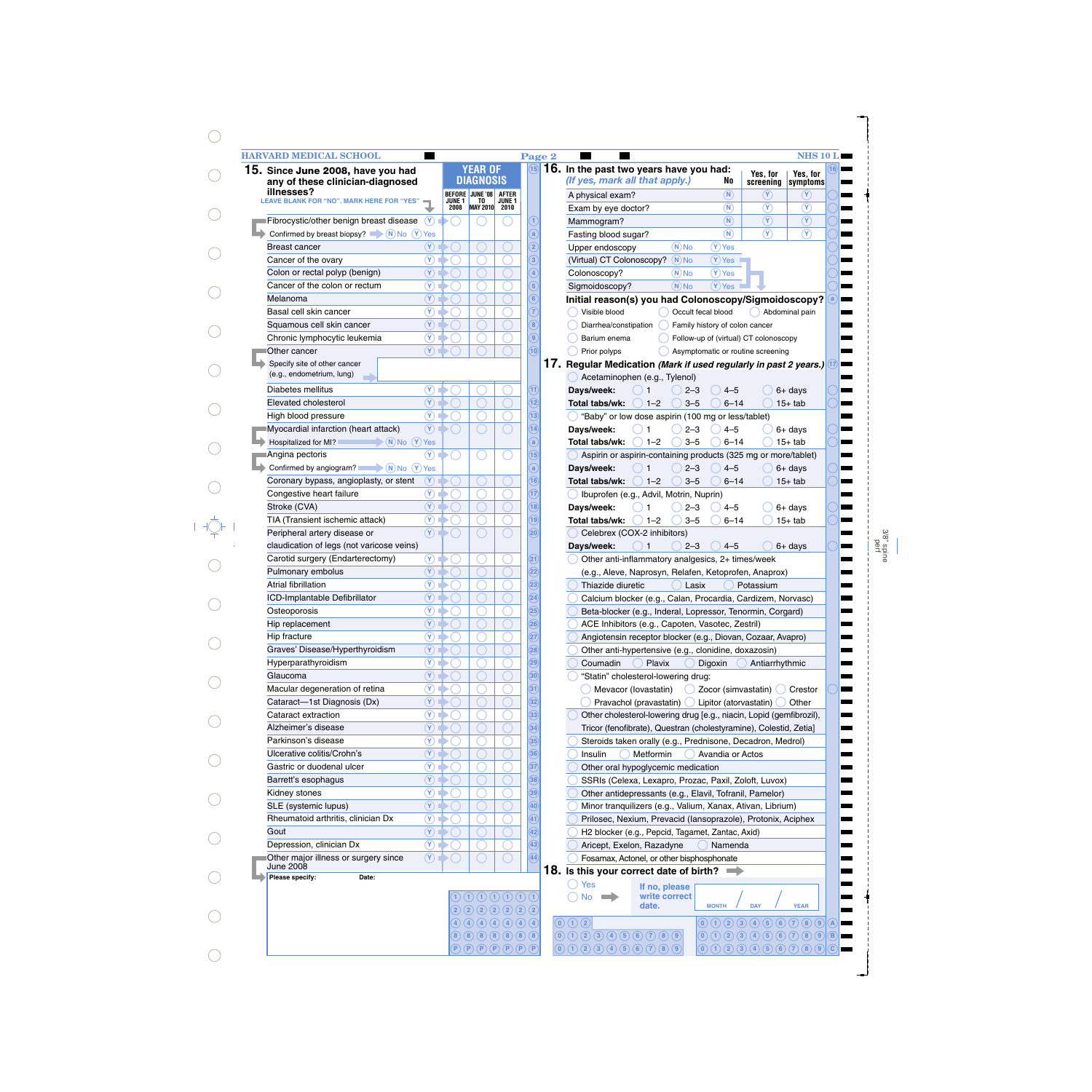|                                                                                                                                                                                  | <b>HARVARD MEDICAL SCHOOL</b> |                                                                        |                                     |                                   |                                                      | Page 3                                                                                                                    |                   |                                   |                           |                   |                             |                                                               |                         |                                       | <b>NURSES' HEALTH STUDY</b>             |                                 |
|----------------------------------------------------------------------------------------------------------------------------------------------------------------------------------|-------------------------------|------------------------------------------------------------------------|-------------------------------------|-----------------------------------|------------------------------------------------------|---------------------------------------------------------------------------------------------------------------------------|-------------------|-----------------------------------|---------------------------|-------------------|-----------------------------|---------------------------------------------------------------|-------------------------|---------------------------------------|-----------------------------------------|---------------------------------|
|                                                                                                                                                                                  |                               |                                                                        |                                     |                                   |                                                      | 9. Do you currently take multi-vitamins? (Please report other individual vitamins in the next section.)                   |                   |                                   |                           |                   |                             |                                                               |                         |                                       |                                         |                                 |
| <b>No</b>                                                                                                                                                                        |                               | $\bigcirc$ Yes $\blacktriangleright$ a) How many do you take per week? |                                     |                                   |                                                      | 2 or less                                                                                                                 | $\bigcirc$ 3–5    |                                   | $()6 - 9$                 |                   |                             | $) 10$ or more                                                |                         |                                       |                                         | a                               |
|                                                                                                                                                                                  |                               |                                                                        |                                     |                                   |                                                      | b) What specific brand (or equivalency) do you usually take?                                                              |                   |                                   |                           |                   |                             |                                                               |                         |                                       |                                         |                                 |
|                                                                                                                                                                                  |                               | ( ) Centrum Silver                                                     |                                     |                                   | () Centrum                                           | Other $\blacksquare$                                                                                                      |                   |                                   |                           |                   |                             |                                                               |                         |                                       |                                         |                                 |
|                                                                                                                                                                                  |                               | () Theragran M                                                         |                                     |                                   | One-A-Day Essential                                  |                                                                                                                           |                   |                                   |                           |                   |                             | e.g., AARP Alphabet II Formula 643 Multivitamins and Minerals |                         |                                       |                                         |                                 |
|                                                                                                                                                                                  |                               |                                                                        |                                     |                                   |                                                      | Not counting multi-vitamins, do you take any of the following vitamin preparations?                                       |                   |                                   |                           |                   |                             |                                                               |                         |                                       |                                         |                                 |
| a) Vitamin A                                                                                                                                                                     | ) No                          | Yes, seasonal only                                                     |                                     |                                   | Dose per                                             | Less than                                                                                                                 |                   | $(10.000)$ to                     |                           | $(16,000)$ to     |                             |                                                               | 23,000 IU               |                                       | Don't                                   |                                 |
|                                                                                                                                                                                  |                               | Yes, most months                                                       |                                     | Yes.                              | day:                                                 | 10,000 IU                                                                                                                 |                   | 15,000 IU                         |                           | 22,000 IU         |                             |                                                               | or more                 |                                       | know                                    |                                 |
| b) Potassium                                                                                                                                                                     | $)$ No                        | <b>Yes</b>                                                             |                                     | If Yes, 7                         | Dose per                                             | $( )$ Less than                                                                                                           | $3$ to            |                                   |                           | ) 10 to           |                             |                                                               | 20 mEq                  |                                       | Don't                                   |                                 |
|                                                                                                                                                                                  |                               |                                                                        |                                     |                                   | day:                                                 | $2.5$ mEq (100 mg)                                                                                                        |                   | 9 mEg                             |                           | 19 <sub>mEq</sub> |                             |                                                               | or more                 |                                       | know                                    |                                 |
| c) Vitamin C                                                                                                                                                                     | $\bigcirc$ No                 | Yes, seasonal only                                                     |                                     | <b>If</b>                         | Dose per                                             | Less than                                                                                                                 |                   | $(400)$ to                        |                           | 750 to            |                             |                                                               | 1300 mg                 |                                       | Don't                                   | C.                              |
|                                                                                                                                                                                  |                               | Yes, most months                                                       |                                     | Yes.                              | day:                                                 | 400 mg                                                                                                                    |                   | 700 mg                            |                           | 1250 mg           |                             |                                                               | or more                 |                                       | know                                    |                                 |
| d) Vitamin $Bf$                                                                                                                                                                  | $)$ No                        | <b>Yes</b>                                                             |                                     | If Yes,                           | Dose per                                             | Less than                                                                                                                 |                   | 50 to                             |                           | ) 100 to          |                             |                                                               | $()$ 150 mg             |                                       | Don't                                   | <b>B6</b>                       |
|                                                                                                                                                                                  |                               |                                                                        |                                     |                                   | day:                                                 | 50 mg                                                                                                                     |                   | 99 mg                             |                           | 149 mg            |                             |                                                               | or more                 |                                       | know                                    |                                 |
| e) Vitamin E                                                                                                                                                                     | $\log$                        | <b>Yes</b>                                                             |                                     | If Yes,                           | Dose per                                             | Less than                                                                                                                 |                   | ) 100 to                          |                           | 300 to            |                             |                                                               | 600 IU                  |                                       | Don't                                   |                                 |
|                                                                                                                                                                                  |                               |                                                                        |                                     |                                   | day:                                                 | 100 IU                                                                                                                    |                   | <b>250 IU</b>                     |                           | 500 IU            |                             |                                                               | or more                 |                                       | know                                    |                                 |
|                                                                                                                                                                                  |                               |                                                                        |                                     | Type:                             | () Natural                                           | Regular (dl)                                                                                                              |                   | ) Unknown                         |                           |                   |                             |                                                               |                         |                                       |                                         |                                 |
| f) Calcium                                                                                                                                                                       | $\bigcirc$ No                 | <b>Yes</b>                                                             |                                     | If Yes,                           | Dose per day                                         | Less than                                                                                                                 |                   | $\big)$ 600 to                    |                           | $\sqrt{901}$ to   |                             |                                                               | 1501 mg                 |                                       | Don't                                   | <b>CA</b>                       |
| (Include Calcium in Tums, etc.)                                                                                                                                                  |                               |                                                                        |                                     |                                   | (elemental calcium):                                 | 600 mg                                                                                                                    |                   | 900 mg                            |                           | 1500 mg           |                             |                                                               | or more                 |                                       | know                                    |                                 |
| g) Selenium                                                                                                                                                                      | ) No                          | <b>Yes</b>                                                             |                                     | If Yes, 7                         | Dose per                                             | Less than                                                                                                                 |                   | $\big)80$ to                      |                           | $\big)$ 140 to    |                             |                                                               | <b>260 mcg</b>          |                                       | Don't                                   |                                 |
|                                                                                                                                                                                  |                               |                                                                        |                                     |                                   | day:                                                 | 80 mcg                                                                                                                    |                   | <b>130 mcg</b>                    |                           | <b>250 mcg</b>    |                             |                                                               | or more                 |                                       | know                                    |                                 |
| h) Vitamin D                                                                                                                                                                     | $\bigcirc$ No                 | Yes, seasonal only                                                     |                                     | f                                 | Dose per                                             | Less than                                                                                                                 |                   | $000$ to                          |                           | $) 1000$ to       |                             |                                                               | 2000 IU                 |                                       | Don't $\Box$                            |                                 |
| calcium supplement or separately)                                                                                                                                                |                               | Yes, most months                                                       |                                     | Yes,                              | day:                                                 | 600 IU                                                                                                                    |                   | 900 IU                            |                           | 1500 IU           |                             |                                                               | or more                 |                                       | know                                    |                                 |
| i) Zinc                                                                                                                                                                          | ∴) No                         | <b>Yes</b>                                                             |                                     | If Yes, 7                         | Dose per                                             | Less than                                                                                                                 |                   | $31$ to                           |                           | $75$ to           |                             |                                                               | $101 \text{ mg}$        |                                       | Don't                                   |                                 |
|                                                                                                                                                                                  |                               |                                                                        |                                     |                                   | day:                                                 | 31 <sub>mg</sub>                                                                                                          |                   | 74 mg                             |                           | $100 \text{ ma}$  |                             |                                                               | or more                 |                                       | know                                    |                                 |
| 20. Are there other                                                                                                                                                              |                               | Metamucil/Citrucel                                                     |                                     |                                   | Beta-carotene                                        | Chromium                                                                                                                  |                   | ◯ Folic Acid                      |                           |                   |                             | Glucosamine/Chondroitin                                       |                         |                                       |                                         | (20)                            |
| supplements                                                                                                                                                                      |                               | Cod Liver Oil                                                          |                                     | Resveratrol                       |                                                      | <b>Vitamin Water</b>                                                                                                      |                   | B-Complex                         |                           |                   | $\bigcirc$ Iron             |                                                               |                         | () Magnesium                          |                                         |                                 |
|                                                                                                                                                                                  |                               |                                                                        |                                     |                                   |                                                      |                                                                                                                           |                   |                                   |                           |                   |                             |                                                               |                         |                                       |                                         |                                 |
|                                                                                                                                                                                  |                               |                                                                        |                                     |                                   |                                                      |                                                                                                                           |                   |                                   |                           |                   |                             |                                                               |                         |                                       |                                         |                                 |
| that you take on<br>a regular basis?                                                                                                                                             |                               | () Fish Oil<br>Flax Seed Oil                                           |                                     | ) Melatonin<br>) Vitamin $B_{12}$ |                                                      | Coenzyme Q <sub>10</sub><br><b>Niacin</b>                                                                                 |                   | ( ) Ginkgo Biloba<br>$)$ Lycopene |                           | Other D           |                             | More than 10?                                                 |                         |                                       |                                         | $\sqrt{21}$                     |
|                                                                                                                                                                                  |                               | ${\bf 21}.$ How many teaspoons of sugar do you add $\bigcirc$ Zero     |                                     |                                   |                                                      | $\bigcirc$ 2 tsp.<br>$\big)$ 1 tsp.                                                                                       | $\bigcirc$ 3 tsp. | $\bigcirc$ 4 tsp.                 |                           | 5 tsp.            |                             | Write number<br>here                                          |                         |                                       |                                         |                                 |
|                                                                                                                                                                                  |                               | to your beverages or food each day?                                    |                                     |                                   | Specify cereal brand & type                          | $6$ tsp.<br>$\bigcap$ 7 tsp.                                                                                              | $\bigcirc$ 8 tsp. | $\bigcirc$ 9 tsp.                 |                           | $10$ tsp.         |                             | $\boxed{2}$<br>(0)(1)                                         | $\mathbf{3}$            | $\left(5\right)$<br>$\left( 4\right)$ | tsp.<br>(7)<br>(8)                      | $\sqrt{22}$<br>$\left(9\right)$ |
|                                                                                                                                                                                  | cereal do you usually eat?    | 22. What brand and type of cold breakfast                              |                                     |                                   | (e.g., Kellogg's Raisin Bran)                        |                                                                                                                           |                   |                                   |                           |                   |                             | (0)(1)(2)                                                     | $\left(3\right)$<br>(4) |                                       | (6)<br>(5)(6)(7)(8)                     | $\left(9\right)$                |
|                                                                                                                                                                                  |                               | Don't eat cold breakfast cereal.                                       |                                     |                                   |                                                      |                                                                                                                           |                   |                                   |                           |                   |                             |                                                               |                         |                                       | (0)(1)(2)(3)(4)(5)(6)(7)(8)             | $\left(9\right)$                |
|                                                                                                                                                                                  |                               |                                                                        |                                     |                                   |                                                      |                                                                                                                           |                   |                                   |                           |                   |                             | What specific brand & type of margarine                       |                         |                                       |                                         |                                 |
| <b>None</b>                                                                                                                                                                      | Form?                         | ( Stick                                                                | $\bigcap$ Tub                       | ⊖                                 | Spray                                                | ${\bf 23.}$ What form of margarine or spread do you usually use (exclude pure butter?) $\blacksquare$<br>Squeeze (liquid) |                   |                                   |                           |                   |                             | (e.g., Shedd's Country Crock plus calcium and vitamins)       |                         |                                       |                                         | F                               |
|                                                                                                                                                                                  | Type?                         | Reg                                                                    | Light                               |                                   | <b>Nonfat</b>                                        |                                                                                                                           |                   |                                   |                           |                   |                             |                                                               |                         |                                       |                                         |                                 |
|                                                                                                                                                                                  |                               |                                                                        |                                     |                                   |                                                      |                                                                                                                           |                   |                                   |                           |                   |                             |                                                               |                         |                                       |                                         | B                               |
|                                                                                                                                                                                  |                               | you have used the amount specified during the past year.               |                                     |                                   |                                                      | $\blacksquare$ 24. For each food listed, fill in the circle indicating how often <u>on average</u>                        |                   |                                   |                           |                   |                             |                                                               |                         |                                       |                                         |                                 |
|                                                                                                                                                                                  |                               |                                                                        |                                     |                                   |                                                      |                                                                                                                           |                   |                                   |                           |                   |                             | <b>AVERAGE USE LAST YEAR</b>                                  |                         |                                       |                                         |                                 |
| $(Ch)$ $(rb)$ $(cf)$ $sw$ $gn$ $(t)$ $(k)$ $(w)$                                                                                                                                 |                               |                                                                        |                                     | <b>DAIRY FOODS</b>                |                                                      | Never, or less than<br>once per month                                                                                     |                   | $1-3$ per<br>month                | 1 per<br>week             | week              | $2-4$ per $5-6$ per<br>week | $\overline{1}$                                                | $2 - 3$                 | $4 - 5$                               | $6+$<br>per day per day per day per day |                                 |
|                                                                                                                                                                                  |                               |                                                                        |                                     |                                   | Skim milk                                            |                                                                                                                           |                   |                                   | $\left(\mathbf{W}\right)$ |                   |                             | (D)                                                           |                         |                                       |                                         |                                 |
|                                                                                                                                                                                  |                               |                                                                        |                                     |                                   | 1 or 2 % milk                                        |                                                                                                                           |                   |                                   | $\circled{w}$             |                   |                             | (D)                                                           |                         |                                       |                                         |                                 |
| s                                                                                                                                                                                | M                             | Milk (8 oz. glass)                                                     |                                     |                                   | Whole milk                                           |                                                                                                                           |                   |                                   | $\circled{w}$             |                   |                             | $^\circledR$                                                  |                         |                                       |                                         |                                 |
| $\circ$ $\circ$<br>$\circledcirc$                                                                                                                                                | $\left( 0\right) 0$           |                                                                        |                                     |                                   | Soy milk                                             |                                                                                                                           |                   |                                   | $\circled{w}$             |                   |                             | $\circledR$                                                   |                         |                                       |                                         |                                 |
| $\  (1) (1)$                                                                                                                                                                     | (1)(1)(1)                     |                                                                        |                                     |                                   | Cream, e.g., coffee, sour (exclude fat free) (1 Tbs) |                                                                                                                           |                   |                                   | $\circled{w}$             |                   |                             | $\circledR$                                                   |                         |                                       |                                         |                                 |
| (2)(2)<br>(2)(2)                                                                                                                                                                 | (2)(2)(2)                     |                                                                        |                                     |                                   | Non-dairy coffee whitener (exclude fat free) (1 Tbs) |                                                                                                                           |                   |                                   | $\circled{w}$             |                   |                             | $\circledR$                                                   |                         |                                       |                                         |                                 |
|                                                                                                                                                                                  |                               |                                                                        |                                     |                                   |                                                      |                                                                                                                           |                   |                                   |                           |                   |                             |                                                               |                         |                                       |                                         |                                 |
| $\left( 3\right)$ $\left( 3\right)$<br>(4)(4)<br>(4)(4)                                                                                                                          | (4)(4)(4)                     |                                                                        |                                     |                                   |                                                      | Frozen yogurt, sherbet, sorbet or low-fat ice cream (1 c)                                                                 |                   |                                   | $\circled{w}$             |                   |                             | $\circledR$<br>$\circledR$                                    |                         |                                       |                                         |                                 |
| (5)(5)<br>(5)                                                                                                                                                                    |                               |                                                                        | Regular ice cream (1 cup)           |                                   |                                                      |                                                                                                                           |                   |                                   | $\circled{w}$             |                   |                             |                                                               |                         |                                       |                                         |                                 |
| (5)                                                                                                                                                                              | (5)(5)(5)                     | Spreads added to                                                       |                                     | <b>Pure Butter</b>                |                                                      |                                                                                                                           |                   |                                   | $\widehat{(\mathsf{W})}$  |                   |                             | $\circledR$                                                   |                         |                                       |                                         |                                 |
| (6)(6)                                                                                                                                                                           | (6)(6)(6)(6)(6)               | food or bread:<br>exclude use in                                       |                                     |                                   |                                                      | Margarine (e.g., Country Crock)                                                                                           |                   |                                   | $\circledR$               |                   |                             | $\circledcirc$                                                |                         |                                       |                                         |                                 |
| (7)(7  <br>(7)(7)                                                                                                                                                                | (7)(7)(7)                     | cooking                                                                |                                     |                                   |                                                      | 'Spreadable Butter"- butter/oil                                                                                           |                   |                                   |                           |                   |                             |                                                               |                         |                                       |                                         |                                 |
| (8)(8)(8)(8)(8)(8)(8)                                                                                                                                                            |                               |                                                                        |                                     |                                   |                                                      | blend (e.g., Olivio Spread But.)                                                                                          |                   |                                   | $\circledR$               |                   |                             | $\circledcirc$                                                |                         |                                       |                                         |                                 |
|                                                                                                                                                                                  |                               | Yogurt                                                                 | Plain                               |                                   |                                                      |                                                                                                                           |                   |                                   | $\circled{w}$             |                   |                             | $\circledR$                                                   |                         |                                       |                                         |                                 |
|                                                                                                                                                                                  |                               | $(4 - 6$ oz.)                                                          |                                     |                                   | Artificially sweetened (e.g., light peach)           |                                                                                                                           |                   |                                   | $\circled{w}$             |                   |                             | $\circledR$                                                   |                         |                                       |                                         |                                 |
|                                                                                                                                                                                  |                               |                                                                        |                                     |                                   | Sweetened (e.g., strawberry, vanilla)                |                                                                                                                           |                   |                                   | $\circled{w}$             |                   |                             | $\left( \textbf{D}\right)$                                    |                         |                                       |                                         |                                 |
| $\bigcap$ $\bigcap$ $\bigcap$ $\bigcap$ $\bigcap$ $\bigcap$ $\bigcap$ $\bigcap$ $\bigcap$                                                                                        |                               |                                                                        | Cottage or ricotta cheese (1/2 cup) |                                   |                                                      |                                                                                                                           |                   |                                   | $\circledR$               |                   |                             | $\circledR$                                                   |                         |                                       |                                         |                                 |
| $\begin{pmatrix} 0 & 1 & 2 & 3 & 4 & 5 & 9 \end{pmatrix}$<br>$\vert 0 \rangle$<br>1) (1) (1)<br>$\vert 8 \rangle$<br>(9)(9)(9)(9)(9)(9)(9)<br>$2)$ $2)$ $2)$ $2)$ $2)$ $2)$ $2)$ |                               |                                                                        | Cream cheese (1 oz.)                |                                   |                                                      |                                                                                                                           |                   |                                   | $\binom{}{W}$             |                   |                             | $\left( \textbf{D}\right)$                                    |                         |                                       |                                         |                                 |
| $\fbox{4)}$ (4) (4) (4) (4) (4) (4)                                                                                                                                              |                               |                                                                        |                                     |                                   | as part of a dish (1 slice or 1 oz. serving)         | Other cheese, e.g., American, cheddar, etc., plain or                                                                     |                   |                                   | $\left(\mathbf{W}\right)$ |                   |                             | $\circledcirc$                                                |                         |                                       |                                         |                                 |

3/8" spine perf

> $\bigcirc$  $\bigcirc$  $\bigcirc$  $\bigcirc$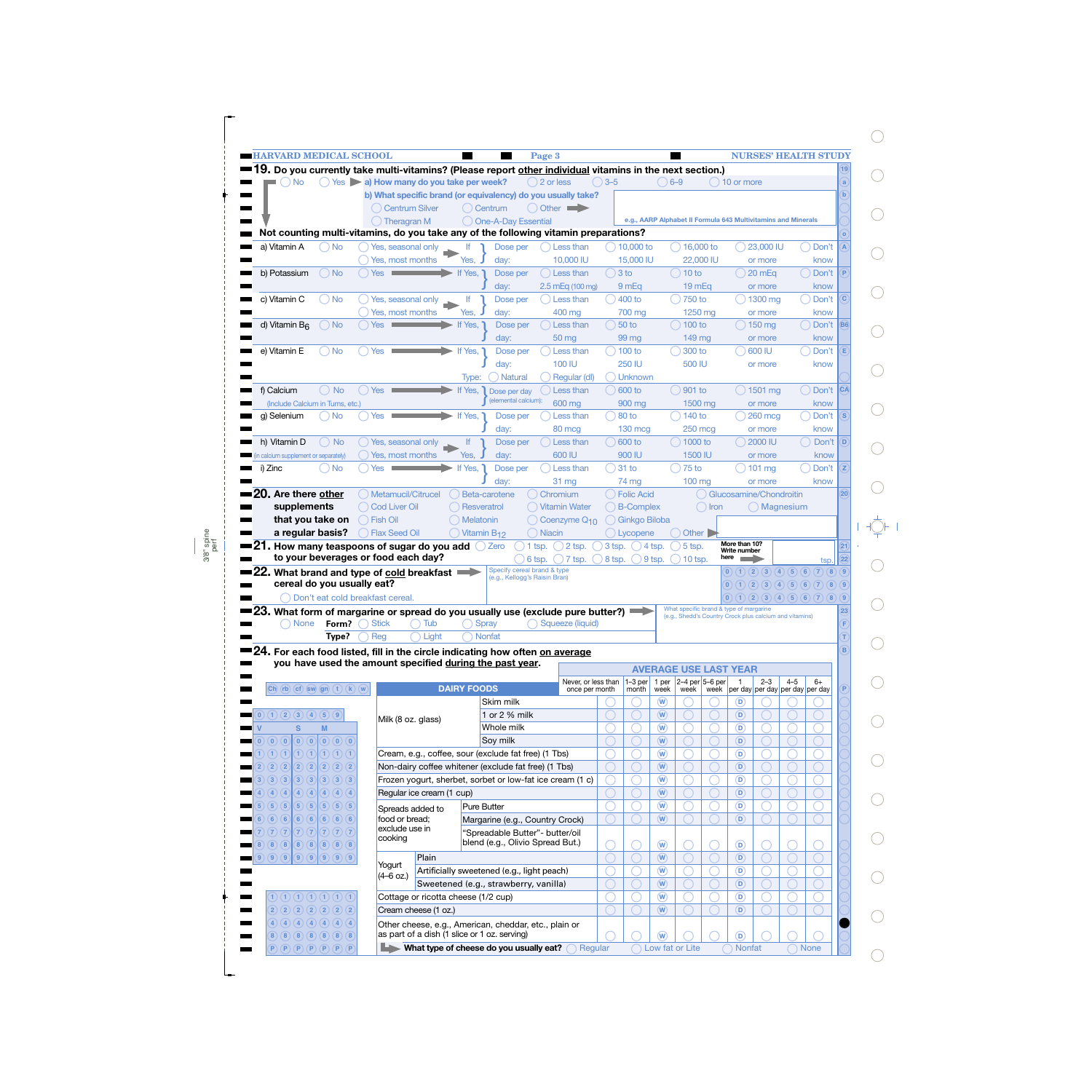**P**

**Read** - $\blacksquare$  $\blacksquare$  $\blacksquare$  $\overline{\phantom{0}}$ - $\blacksquare$  $\blacksquare$  $\blacksquare$  $\blacksquare$ 

**P**

 $\blacksquare$  $\blacksquare$  $\overline{\phantom{0}}$ 

-▅  $\blacksquare$ 

> Ξ,  $\blacksquare$

> > $\overline{\phantom{0}}$

 $\blacksquare$  $\blacksquare$ 

 $\blacksquare$  $\blacksquare$  $\blacksquare$ 

 $\blacksquare$  $\blacksquare$  $\blacksquare$ Ē -

 $\overline{\phantom{a}}$ 

l wa

œ ▅

**P**

#### **24.** *(continued)* **For each food listed, fill in the circle indicating how often on average you have used the amount specified during the past year.**

**Please try to average your seasonal use of foods over the entire year. For example, if a food such as cantaloupe is eaten 4 times a week during the approximate 3 months that it is in season, then the average use would be once per week.**

|                            | specineu <u>uuring uie past year</u> .        |                                                             |                                       |  |                    |                           |                           | 1                         | 2–3 | $4 - 5$ | 6+                                         |      |
|----------------------------|-----------------------------------------------|-------------------------------------------------------------|---------------------------------------|--|--------------------|---------------------------|---------------------------|---------------------------|-----|---------|--------------------------------------------|------|
|                            | <b>FRUITS</b>                                 |                                                             | Never, or less than<br>once per month |  | $1-3$ per<br>month | 1 per<br>week             | $2-4$ per 5-6 per<br>week | week                      |     |         | per day per day per day per day            |      |
|                            |                                               | Raisins (1 oz. or small pack) or grapes (1/2 cup)           |                                       |  |                    | $(\mathbf{W})$            |                           |                           | D)  |         |                                            |      |
|                            | Prunes or dried plums (1/4 cup or 6 dried)    |                                                             |                                       |  |                    | $\left(\mathsf{w}\right)$ |                           |                           | D   |         |                                            |      |
| Prune juice (small glass)  |                                               |                                                             |                                       |  |                    | $(\mathbf{W})$            |                           |                           | D   |         |                                            |      |
| Bananas (1)                |                                               |                                                             |                                       |  |                    | (W)                       |                           |                           | D)  |         |                                            |      |
|                            | Cantaloupe (1/4 melon)                        |                                                             |                                       |  |                    | $(\mathbf{W})$            |                           |                           | D   |         |                                            |      |
|                            | Avocado (1/2 fruit or 1/2 cup)                |                                                             |                                       |  |                    | (W)                       |                           |                           | D)  |         |                                            |      |
| Fresh apples or pears (1)  |                                               |                                                             |                                       |  |                    | $(\mathbf{W})$            |                           |                           | D   |         |                                            |      |
|                            | Apple juice or cider (small glass)            |                                                             |                                       |  |                    | (W)                       |                           |                           | D)  |         |                                            |      |
| Oranges (1)                |                                               |                                                             |                                       |  |                    | $(\mathbf{W})$            |                           |                           | D   |         |                                            |      |
|                            |                                               | Calcium or Vit. D fortified                                 |                                       |  |                    | (W)                       |                           |                           | D)  |         |                                            |      |
| Orange juice (small glass) |                                               | Regular (not calcium fortified)                             |                                       |  |                    | $\left(\mathbf{W}\right)$ |                           |                           | D)  |         |                                            |      |
|                            |                                               | Grapefruit (1/2) or grapefruit juice (small glass)          |                                       |  |                    | (W)                       |                           |                           | D)  |         |                                            |      |
|                            |                                               | Other fruit juices (e.g., cranberry, grape) (small glass)   |                                       |  |                    | $\left(\mathbf{W}\right)$ |                           |                           | D)  |         |                                            |      |
|                            |                                               | Strawberries, fresh, frozen or canned (1/2 cup)             |                                       |  |                    | (W)                       |                           |                           | D)  |         |                                            |      |
|                            |                                               | Blueberries, fresh, frozen or canned (1/2 cup)              |                                       |  |                    | $\hat{w}$                 |                           |                           | D)  |         |                                            |      |
|                            |                                               | Peaches or plums (1 fresh or 1/2 cup canned)                |                                       |  |                    | (W)                       |                           |                           | D)  |         |                                            |      |
|                            | Apricots (1 fresh, 1/2 cup canned or 5 dried) |                                                             |                                       |  |                    | $\overline{w}$            |                           |                           | D   |         |                                            |      |
|                            |                                               |                                                             |                                       |  |                    |                           |                           |                           |     |         |                                            |      |
|                            | <b>VEGETABLES</b>                             |                                                             | Never, or less than<br>once per month |  | $1-3$ per<br>month | 1 per<br>week             | week                      | 2–4 per $5-6$ per<br>week | 1   | $2 - 3$ | $4 - 5$<br>per day per day per day per day | 6+   |
| Tomatoes (2 slices)        |                                               |                                                             |                                       |  |                    | (W)                       |                           |                           | D)  |         |                                            |      |
|                            | Tomato or V-8 juice (small glass)             |                                                             |                                       |  |                    | $\left(\mathsf{w}\right)$ |                           |                           | D)  |         |                                            |      |
|                            |                                               | Tomato sauce (1/2 cup) e.g., spaghetti sauce                |                                       |  |                    | $\hat{w}$                 |                           |                           | D)  |         |                                            |      |
|                            | Salsa, picante or taco sauce (1/4 cup)        |                                                             |                                       |  |                    | (W)                       |                           |                           | D)  |         |                                            |      |
| String beans (1/2 cup)     |                                               |                                                             |                                       |  |                    | $\hat{w}$                 |                           |                           | D   |         |                                            |      |
|                            |                                               | Beans or lentils, baked, dried (1/2 cup) or soup            |                                       |  |                    | (W)                       |                           |                           | D)  |         |                                            |      |
|                            |                                               |                                                             |                                       |  |                    | $\hat{w}$                 |                           |                           | D)  |         |                                            |      |
|                            |                                               | Tofu, soy burger, soybeans, miso or other soy protein       |                                       |  |                    | (W)                       |                           |                           | D)  |         |                                            |      |
|                            |                                               | Peas or lima beans (1/2 cup fresh, frz., canned) or soup    |                                       |  |                    | $\hat{w}$                 |                           |                           | D)  |         |                                            |      |
| Broccoli (1/2 cup)         |                                               |                                                             |                                       |  |                    | (W)                       |                           |                           |     |         |                                            |      |
| Cauliflower (1/2 cup)      |                                               |                                                             |                                       |  |                    |                           |                           |                           | D)  |         |                                            |      |
|                            | Cabbage or coleslaw (1/2 cup)                 |                                                             |                                       |  |                    | $\hat{w}$                 |                           |                           | D)  |         |                                            |      |
|                            | Brussels sprouts (1/2 cup)                    |                                                             |                                       |  |                    | (W)                       |                           |                           | D)  |         |                                            |      |
|                            | Carrots, raw (1/2 carrot or 2-4 sticks)       |                                                             |                                       |  |                    | $\left(\mathbf{W}\right)$ |                           |                           | D)  |         |                                            |      |
|                            |                                               | Carrots, cooked (1/2 cup) or carrot juice (2-3 oz.)         |                                       |  |                    | (W)                       |                           |                           | D)  |         |                                            |      |
|                            | Corn (1 ear or 1/2 cup frozen or canned)      |                                                             |                                       |  |                    | $\left(\mathbf{W}\right)$ |                           |                           | D)  |         |                                            |      |
|                            |                                               | Mixed or stir fry vegetables (1/2 cup) or soup              |                                       |  |                    | W                         |                           |                           | D)  |         |                                            |      |
|                            | Yams or sweet potatoes (1/2 cup)              |                                                             |                                       |  |                    | W                         |                           |                           | D.  |         |                                            |      |
|                            | Dark orange (winter) squash (1/2 cup)         |                                                             |                                       |  |                    | $\left(\mathsf{w}\right)$ |                           |                           | D)  |         |                                            |      |
|                            |                                               | Eggplant, zucchini or other summer squash (1/2 cup)         |                                       |  |                    | $\left(\mathbf{W}\right)$ |                           |                           | D)  |         |                                            |      |
|                            | Kale, mustard greens or chard (1/2 cup)       |                                                             |                                       |  |                    | $\left(\mathsf{w}\right)$ |                           |                           | D)  |         |                                            |      |
|                            | Spinach, cooked (1/2 cup)                     |                                                             |                                       |  |                    | $\left(\mathbf{W}\right)$ |                           |                           | D)  |         |                                            |      |
|                            | Spinach, raw as in salad (1 cup)              |                                                             |                                       |  |                    | $\left(\mathsf{w}\right)$ |                           |                           | D)  |         |                                            |      |
|                            | Iceberg or head lettuce (1 serving)           |                                                             |                                       |  |                    | $\left(\mathbf{W}\right)$ |                           |                           | D)  |         |                                            |      |
|                            | Romaine or leaf lettuce (1 serving)           |                                                             |                                       |  |                    | $\left(\mathsf{w}\right)$ |                           |                           | D)  |         |                                            |      |
| Celery (2-3 sticks)        |                                               |                                                             |                                       |  |                    | $(\mathsf{W})$            |                           |                           | D)  |         |                                            |      |
|                            |                                               | Peppers: green, yellow or red (2 rings or 1/4 small)        |                                       |  |                    | $\left(\mathsf{W}\right)$ |                           |                           | D)  |         |                                            |      |
|                            | Onions as a garnish or in salad (1 slice)     |                                                             |                                       |  |                    | $(\mathsf{W})$            |                           |                           | D)  |         |                                            |      |
|                            |                                               | Onions as a cooked vegetable or rings (1/2 cup) or soup     |                                       |  |                    | (W)                       |                           |                           | D)  |         |                                            |      |
|                            |                                               |                                                             | Never, or less than                   |  | $1-3$ per          | 1 per                     |                           | 2-4 per 5-6 per           | 1   | $2 - 3$ | $4 - 5$                                    | $6+$ |
|                            | EGGS, MEAT, ETC.                              |                                                             | once per month                        |  | month              | week                      | week                      | week                      |     |         | per day per day per day per day            |      |
|                            |                                               | Omega-3 fortified including yolk                            |                                       |  |                    | $(\mathsf{W})$            |                           |                           | D)  |         |                                            |      |
| Eggs $(1)$                 | Regular eggs including yolk                   |                                                             |                                       |  |                    | $\left(\mathsf{W}\right)$ |                           |                           | D)  |         |                                            |      |
| Beef or pork hot dogs (1)  |                                               |                                                             |                                       |  |                    | $\left(\mathbf{W}\right)$ |                           |                           | D)  |         |                                            |      |
|                            | Chicken or turkey hot dogs or sausage (1)     |                                                             |                                       |  |                    | $\left(\mathsf{W}\right)$ |                           |                           | D)  |         |                                            |      |
|                            | Chicken/turkey sandwich or frozen dinner      |                                                             |                                       |  |                    | $(\mathsf{W})$            |                           |                           | D)  |         |                                            |      |
|                            |                                               | Other chicken or turkey, with skin (3 oz.)-including ground |                                       |  |                    | (W)                       |                           |                           | D)  |         |                                            |      |
|                            | Other chicken or turkey, without skin (3 oz.) |                                                             |                                       |  |                    | $(\mathsf{W})$            |                           |                           | D)  |         |                                            |      |
| Bacon (2 slices)           |                                               |                                                             |                                       |  |                    | (W)                       |                           |                           | D   |         |                                            |      |

 $\begin{picture}(120,115) \put(0,0){\line(1,0){150}} \put(15,0){\line(1,0){150}} \put(15,0){\line(1,0){150}} \put(15,0){\line(1,0){150}} \put(15,0){\line(1,0){150}} \put(15,0){\line(1,0){150}} \put(15,0){\line(1,0){150}} \put(15,0){\line(1,0){150}} \put(15,0){\line(1,0){150}} \put(15,0){\line(1,0){150}} \put(15,0){\line(1,0){150$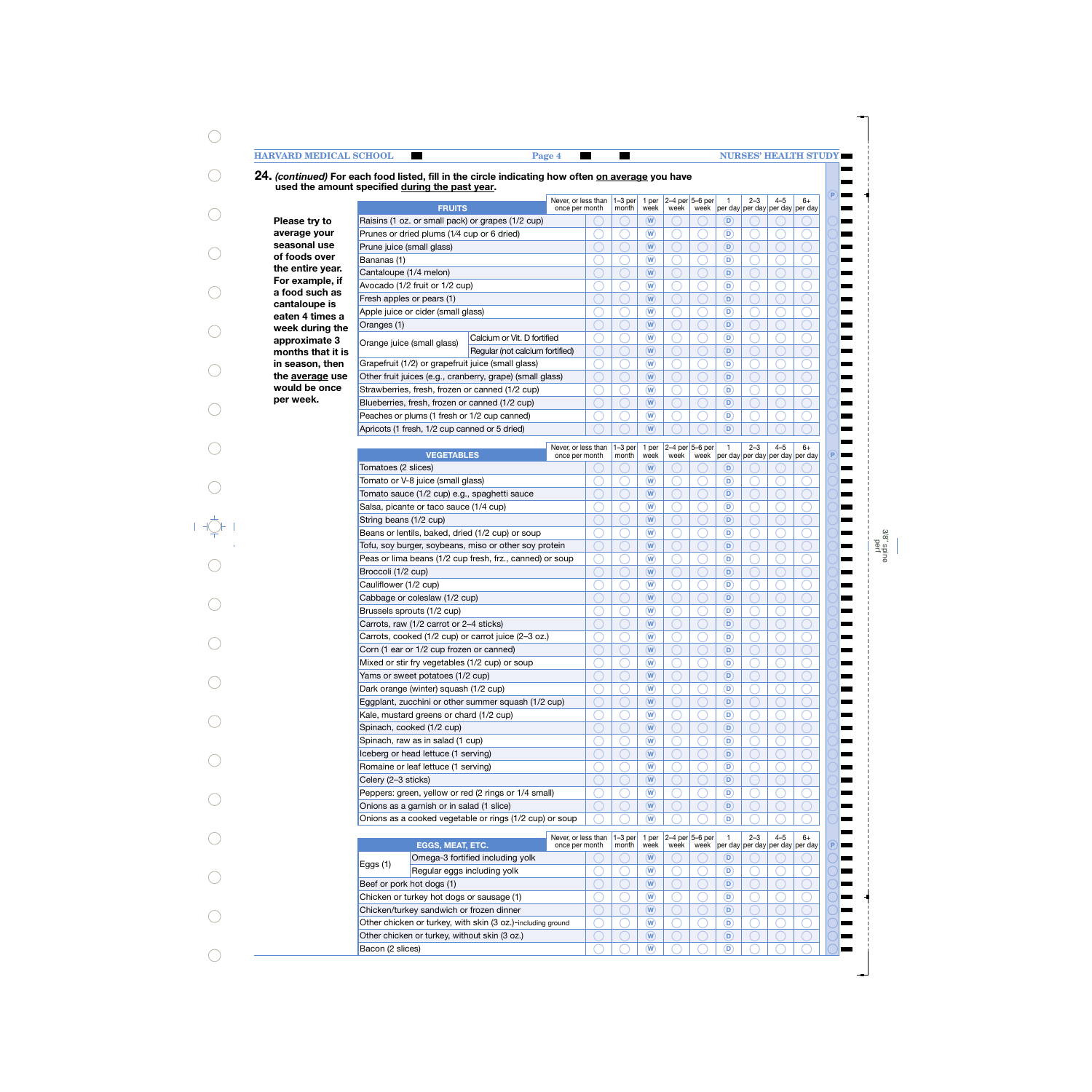|                                     | <b>EXAMPLE HARVARD MEDICAL SCHOOL</b>                                        |                    |                                                 | Page 5                                                                                            |                                       |                    |                                                                 |      |                             |                                      |         |         | <b>NURSES' HEALTH STUDY</b>             |
|-------------------------------------|------------------------------------------------------------------------------|--------------------|-------------------------------------------------|---------------------------------------------------------------------------------------------------|---------------------------------------|--------------------|-----------------------------------------------------------------|------|-----------------------------|--------------------------------------|---------|---------|-----------------------------------------|
|                                     |                                                                              |                    |                                                 | 24. (continued) For each food listed, fill in the circle indicating how often on average you have |                                       |                    |                                                                 |      |                             |                                      |         |         |                                         |
|                                     |                                                                              |                    | used the amount specified during the past year. |                                                                                                   | Never, or less than                   | $1-3$ per          | 1 per                                                           |      | $2-4$ per 5-6 per           | $\mathbf{1}$                         | $2 - 3$ | $4 - 5$ | $6+$                                    |
|                                     |                                                                              |                    |                                                 | <b>EGGS, MEAT, ETC.</b>                                                                           | once per month                        | month              | week                                                            | week |                             |                                      |         |         | week per day per day per day per day    |
|                                     |                                                                              |                    |                                                 | Salami, bologna, or other processed meat sandwiches                                               |                                       |                    | $(\mathsf{W})$                                                  |      |                             | (D)                                  |         |         |                                         |
|                                     |                                                                              |                    |                                                 | Other processed meats, e.g., sausage, kielbasa,                                                   |                                       |                    |                                                                 |      |                             |                                      |         |         |                                         |
|                                     |                                                                              |                    | etc. (2 oz. or 2 small links)                   |                                                                                                   |                                       |                    | $\left(\mathsf{W}\right)$                                       |      |                             | (D)                                  |         |         |                                         |
|                                     |                                                                              |                    |                                                 | Lean or extra lean                                                                                |                                       |                    | $(\mathsf{W})$                                                  |      |                             | D)                                   |         |         |                                         |
|                                     |                                                                              |                    | Hamburger (1 patty)                             | Regular                                                                                           |                                       |                    | $\left(\mathsf{W}\right)$                                       |      |                             | (D)                                  |         |         |                                         |
|                                     |                                                                              |                    |                                                 | Beef, pork, or lamb as a sandwich or mixed dish,                                                  |                                       |                    |                                                                 |      |                             |                                      |         |         |                                         |
|                                     |                                                                              |                    |                                                 | e.g., stew, casserole, lasagna, frozen dinners, etc.                                              |                                       |                    | $\left(\mathbf{W}\right)$                                       |      |                             | D)                                   |         |         |                                         |
|                                     |                                                                              |                    |                                                 | Pork as a main dish, e.g., ham or chops (4-6 oz.)                                                 |                                       |                    | $\left(\mathbf{W}\right)$                                       |      |                             | (D)                                  |         |         |                                         |
|                                     |                                                                              |                    |                                                 | Beef or lamb as a main dish, e.g., steak, roast (4-6 oz.)                                         |                                       |                    | $(\mathsf{W})$                                                  |      |                             | D)                                   |         |         |                                         |
|                                     |                                                                              |                    |                                                 |                                                                                                   |                                       |                    |                                                                 |      |                             | (D)                                  |         |         |                                         |
|                                     |                                                                              |                    | Canned tuna fish (3–4 oz.)                      |                                                                                                   |                                       |                    | $\left(\mathsf{W}\right)$                                       |      |                             |                                      |         |         |                                         |
|                                     |                                                                              |                    | (1 serving, store bought)                       | Breaded fish cakes, pieces, or fish sticks                                                        |                                       |                    |                                                                 |      |                             |                                      |         |         |                                         |
|                                     |                                                                              |                    |                                                 |                                                                                                   |                                       |                    | $\left(\mathbf{W}\right)$                                       |      |                             | D)                                   |         |         |                                         |
|                                     |                                                                              |                    |                                                 | Shrimp, lobster, scallops as a main dish                                                          |                                       |                    | $\left(\mathbf{W}\right)$                                       |      |                             | (D)                                  |         |         |                                         |
|                                     |                                                                              |                    |                                                 | Dark meat fish, e.g., tuna steak, mackerel, salmon,                                               |                                       |                    |                                                                 |      |                             |                                      |         |         |                                         |
|                                     |                                                                              |                    | sardines, bluefish, swordfish (3-5 oz.)         |                                                                                                   |                                       |                    | $\left(\mathsf{W}\right)$                                       |      |                             | D)                                   |         |         |                                         |
|                                     |                                                                              |                    |                                                 | Other fish, e.g., cod, haddock, halibut (3-5 oz.)                                                 |                                       |                    | $\left(\overline{\mathsf{W}}\right)$                            |      |                             | D)                                   |         |         |                                         |
|                                     |                                                                              |                    |                                                 |                                                                                                   | Never, or less than                   | $1-3$ per          | 1 per                                                           |      | 2-4 per 5-6 per             | $\mathbf{1}$                         | $2 - 3$ | $4 - 5$ | $6+$                                    |
|                                     |                                                                              |                    |                                                 | <b>BREADS, CEREALS, STARCHES</b>                                                                  | once per month                        | month              | week                                                            | week | week                        |                                      |         |         | per day per day per day per day         |
|                                     |                                                                              |                    | Cold breakfast cereal (1 serving)               |                                                                                                   |                                       |                    | $(\mathsf{W})$                                                  |      |                             | D)                                   |         |         |                                         |
|                                     |                                                                              |                    |                                                 | Cooked oatmeal/cooked oat bran (including instant) (1 cup)                                        |                                       |                    | $(\mathsf{w})$                                                  |      |                             | D)                                   |         |         |                                         |
|                                     |                                                                              |                    | Other cooked breakfast cereal (1 cup)           |                                                                                                   |                                       |                    | $(\mathsf{W})$                                                  |      |                             | D)                                   |         |         |                                         |
|                                     |                                                                              |                    |                                                 | White bread, including pita                                                                       |                                       |                    | $\left(\mathsf{W}\right)$                                       |      |                             | (D)                                  |         |         |                                         |
|                                     |                                                                              | <b>Bread</b>       | Rye/Pumpernickel                                |                                                                                                   |                                       |                    | $(\mathsf{W})$                                                  |      |                             | D)                                   |         |         |                                         |
|                                     |                                                                              | (1 slice)          |                                                 | Whole wheat, oatmeal, other whole grain                                                           |                                       |                    | $\left(\mathsf{W}\right)$                                       |      |                             | (D)                                  |         |         |                                         |
|                                     |                                                                              |                    | Whole grain/whole wheat                         |                                                                                                   |                                       |                    | $\left(\mathbf{W}\right)$                                       |      |                             | D)                                   |         |         |                                         |
|                                     | (6)                                                                          | Crackers           |                                                 |                                                                                                   |                                       |                    |                                                                 |      |                             |                                      |         |         |                                         |
|                                     |                                                                              |                    | Other crackers                                  |                                                                                                   |                                       |                    | $\left(\mathsf{W}\right)$                                       |      |                             | (D)                                  |         |         |                                         |
|                                     |                                                                              |                    | Bagels, English muffins, or rolls (1)           |                                                                                                   |                                       |                    | $\left(\mathbf{W}\right)$                                       |      |                             | $\left( \mathsf{D}\right)$           |         |         |                                         |
|                                     |                                                                              |                    | Muffins or biscuits (1)                         |                                                                                                   |                                       |                    | $\left(\mathsf{W}\right)$                                       |      |                             | (D)                                  |         |         |                                         |
|                                     |                                                                              |                    | Pancakes or waffles (2 small pieces)            |                                                                                                   |                                       |                    | $\left(\mathbf{W}\right)$                                       |      |                             | $\left( \mathsf{D}\right)$           |         |         |                                         |
|                                     |                                                                              | Brown rice (1 cup) |                                                 |                                                                                                   |                                       |                    | $\left(\mathbf{W}\right)$                                       |      |                             | $\circled{\scriptstyle{\mathrm{D}}}$ |         |         |                                         |
|                                     |                                                                              | White rice (1 cup) |                                                 |                                                                                                   |                                       |                    | $\left(\mathbf{W}\right)$                                       |      |                             | $\left( \mathsf{D}\right)$           |         |         |                                         |
|                                     |                                                                              |                    |                                                 | Pasta, e.g., spaghetti, noodles, couscous. etc. (1 cup)                                           |                                       |                    | $\widehat{(\mathsf{w})}$                                        |      |                             | $\circ$                              |         |         |                                         |
|                                     |                                                                              |                    | Tortillas: corn or flour (2)                    |                                                                                                   |                                       |                    | $(\mathsf{W})$                                                  |      |                             | D)                                   |         |         |                                         |
|                                     |                                                                              |                    | French Fries (6 oz. or 1 serving)               |                                                                                                   |                                       |                    | $\circledast$                                                   |      |                             | (D)                                  |         |         |                                         |
|                                     |                                                                              |                    |                                                 | Potatoes, baked, boiled (1) or mashed (1 cup)                                                     |                                       |                    | $\widehat{(\mathsf{W})}$                                        |      |                             | $\left( \textbf{D}\right)$           |         |         |                                         |
|                                     |                                                                              |                    |                                                 | Potato chips or corn/tortilla chips (small bag or 1 oz.)                                          |                                       |                    | $\circledR$                                                     |      |                             | (D)                                  |         |         |                                         |
|                                     |                                                                              | Pizza (2 slices)   |                                                 |                                                                                                   |                                       |                    | $\widehat{(\mathsf{W})}$                                        |      |                             | $\left( \mathsf{D}\right)$           |         |         |                                         |
|                                     |                                                                              |                    |                                                 |                                                                                                   |                                       |                    |                                                                 |      |                             |                                      |         |         |                                         |
|                                     |                                                                              |                    |                                                 | <b>BEVERAGES</b>                                                                                  | Never, or less than<br>once per month | $1-3$ per<br>month | 1 per<br>week                                                   | week | $2-4$ per $5-6$ per<br>week | $\mathbf{1}$                         | $2 - 3$ | $4 - 5$ | $6+$<br>per day per day per day per day |
| <b>CARBONATED</b>                   | Low-Calorie                                                                  |                    |                                                 | Low-calorie beverage with caffeine, e.g., Diet Coke                                               |                                       |                    | $(\mathsf{W})$                                                  |      |                             | D)                                   |         |         |                                         |
| <b>BEVERAGES</b>                    | (sugar-free)<br>types                                                        |                    |                                                 | Other low-cal bev. without caffeine, e.g., Diet 7-Up                                              |                                       |                    | $\circledR$                                                     |      |                             | D)                                   |         |         |                                         |
| Consider the                        |                                                                              |                    |                                                 | Carbonated beverage with caffeine & sugar,                                                        |                                       |                    |                                                                 |      |                             |                                      |         |         |                                         |
| serving size as                     | Regular                                                                      |                    |                                                 | e.g., Coke, Pepsi, Mt. Dew, Dr. Pepper                                                            |                                       |                    | $\left(\widehat{\mathsf{W}}\right)$                             |      |                             |                                      |         |         |                                         |
| 1 glass, bottle<br>or can for these | types (not                                                                   |                    |                                                 |                                                                                                   |                                       |                    |                                                                 |      |                             | $\left( \textbf{D}\right)$           |         |         |                                         |
| carbonated                          | sugar-free)                                                                  |                    |                                                 | Other carbonated beverage with sugar,                                                             |                                       |                    |                                                                 |      |                             |                                      |         |         |                                         |
| beverages.                          |                                                                              |                    |                                                 | e.g., 7-Up, Root Beer, Ginger Ale, Caffeine-Free Coke                                             |                                       |                    | $\circledast$                                                   |      |                             | $^\circ$                             |         |         |                                         |
| OTHER BEVERAGES                     |                                                                              |                    |                                                 | Other sugared beverages: Punch, lemonade, sports                                                  |                                       |                    |                                                                 |      |                             |                                      |         |         |                                         |
|                                     |                                                                              |                    |                                                 | drinks, or sugared ice tea (1 glass, bottle, can)                                                 |                                       |                    | $\widehat{(\mathsf{W})}$                                        |      |                             | $\left( \textbf{D}\right)$           |         |         |                                         |
|                                     |                                                                              |                    | Beer, regular (1 glass, bottle, can)            |                                                                                                   |                                       |                    | $\widehat{(\mathsf{W})}$                                        |      |                             | $^\copyright$                        |         |         |                                         |
|                                     |                                                                              |                    |                                                 | Light Beer, e.g., Bud Light (1 glass, bottle, can)                                                |                                       |                    | $\widehat{(\mathsf{W})}$                                        |      |                             | $\left( \mathsf{D}\right)$           |         |         |                                         |
|                                     |                                                                              |                    | Red wine (5 oz. glass)                          |                                                                                                   |                                       |                    | $\widehat{w}$                                                   |      |                             | $^\copyright$                        |         |         |                                         |
|                                     |                                                                              |                    |                                                 |                                                                                                   |                                       |                    | $\widehat{(\mathsf{W})}$                                        |      |                             | $\left( \mathsf{D}\right)$           |         |         |                                         |
|                                     | White wine (5 oz. glass)<br>Liquor, e.g., vodka, gin, etc. (1 drink or shot) |                    |                                                 |                                                                                                   |                                       |                    | $\widehat{(\mathsf{W})}$                                        |      |                             | D)                                   |         |         |                                         |
|                                     |                                                                              |                    |                                                 |                                                                                                   |                                       |                    | $\widehat{(\mathsf{W})}$                                        |      |                             | $\left( \mathsf{D}\right)$           |         |         |                                         |
|                                     |                                                                              |                    |                                                 |                                                                                                   |                                       |                    |                                                                 |      |                             |                                      |         |         |                                         |
|                                     |                                                                              |                    |                                                 | Plain water: bottled, sparkling, or tap (8 oz. cup)                                               |                                       |                    |                                                                 |      |                             |                                      |         |         |                                         |
|                                     |                                                                              |                    |                                                 | Decaffeinated tea, exclude herbal (8 oz. cup)                                                     |                                       |                    | $\widehat{(\mathsf{W})}$                                        |      |                             | $\left( \textbf{D}\right)$           |         |         |                                         |
|                                     |                                                                              |                    |                                                 | Tea with caffeine (8 oz. cup), including green tea                                                |                                       |                    | $\widehat{(\mathsf{W})}$                                        |      |                             | D)                                   |         |         |                                         |
|                                     |                                                                              |                    | Decaffeinated coffee (8 oz. cup)                |                                                                                                   |                                       |                    | $\widehat{(\mathsf{W})}$                                        |      |                             | $\left( \textbf{D}\right)$           |         |         |                                         |
|                                     |                                                                              |                    | Coffee with caffeine (8 oz. cup)                | Dairy coffee drink (hot/cold), e.g., Cappucino (16 oz.)                                           |                                       |                    | $\left(\widehat{\mathsf{W}}\right)$<br>$\widehat{(\mathsf{w})}$ |      |                             | D)<br>$\left( \mathsf{D}\right)$     |         |         |                                         |

 $\bigcirc$ 

 $\bigcirc$ 

 $\bigcirc$ 

 $\bigcirc$ 

 $\bigcirc$ 

 $\bigcirc$ 

 $\bigcirc$ 

 $\bigcirc$ 

 $\bigcirc$ 

 $\bigcirc$ 

 $\begin{aligned} \mathcal{A} &\overset{\perp}{\underset{\longleftarrow}{\rightleftharpoons}}\mathsf{F} \end{aligned}$ 

 $\bigcirc$ 

 $\bigcirc$ 

 $\bigcirc$ 

 $\bigcirc$ 

 $\bigcirc$ 

 $\bigcirc$ 

 $\bigcirc$ 

 $\bigcirc$ 

 $\bigcirc$ 

 $\bigcirc$ 

 $\bigcirc$